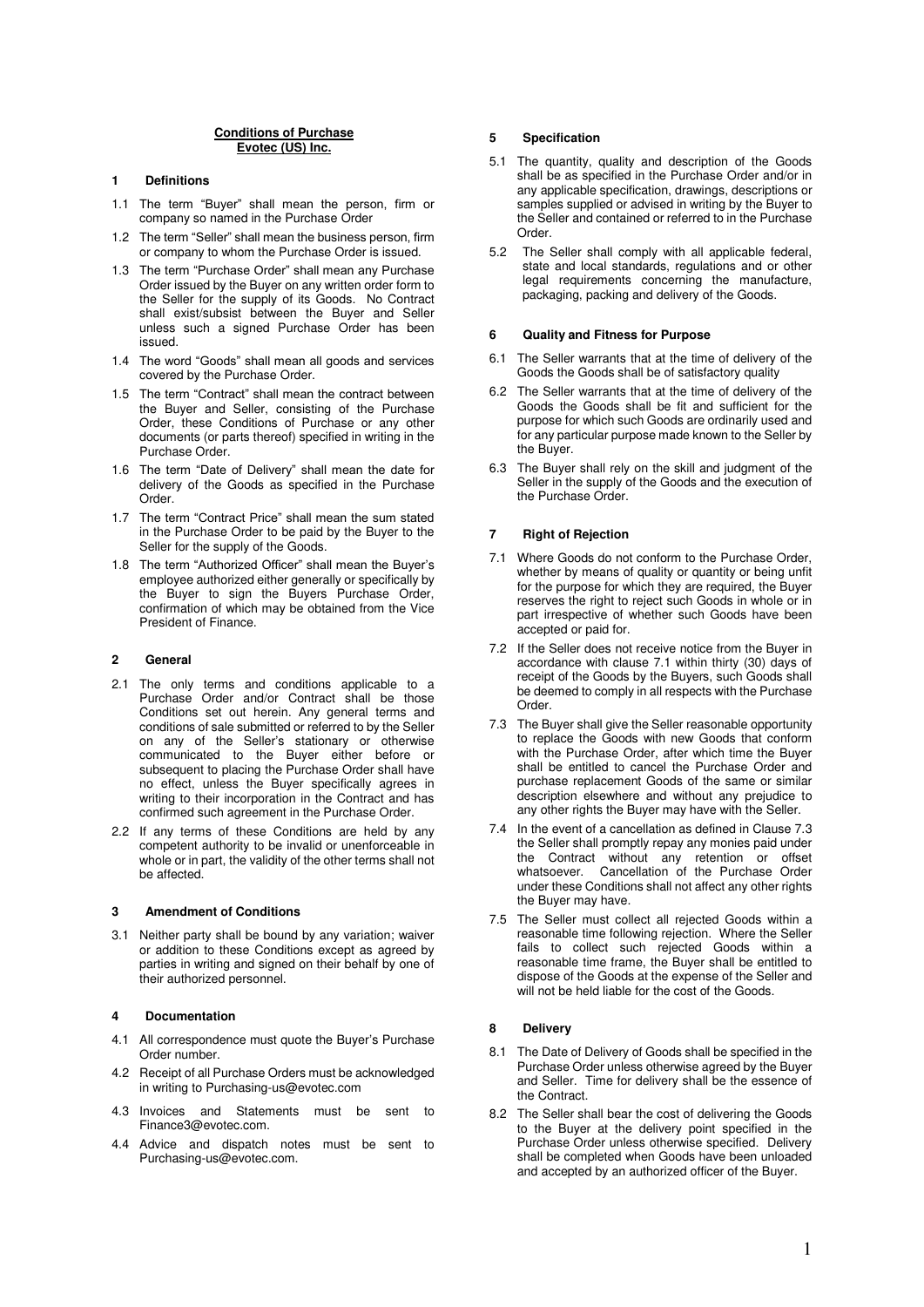- 8.3 If the Goods are incorrectly delivered, the Seller will be held responsible for all additional expenses incurred in delivering them to their correct destination.
- 8.4 The Seller shall ensure that each delivery is accompanied by a delivery note which is prominently displayed and which shows the Purchase Order number, date of order, number of packages and contents, and in the case of a partial delivery, the outstanding balance remaining to be delivered. The Seller shall also provide to the Buyer free of charge, and in plain language, all operating safety and storage instructions, warning notices and other information that may be necessary for the proper use of Goods.
- 8.5 The Seller agrees before delivery to provide the Buyer in writing and free of charge, a list by name and description of all harmful or potentially harmful substances, properties or ingredients in the Goods supplied and to include information concerning any changes in or control of such substances, properties or ingredients. The Buyer shall comply with any instructions or warnings provided by the Seller relating to the use of the Goods and shall not misuse the Goods in any manner.
- 8.6 The Goods shall be properly packed, secured and dispatched to arrive in good condition at the time and place specified in the Purchase Order.
- 8.7 Providing the Buyer has given notice to the Seller in reasonable time after receipt of the Goods, the Seller will repair or replace all Goods damaged or lost during transit, during off-loading or stacking. free of charge.

## **9 Passing of Property and Risk**

- 9.1 The Goods shall become the property of the Buyer when they have been delivered in accordance with Clause 8 above without the Buyers right to reject the Goods under Clause 7.
- 9.2 The risk in the Goods shall pass to the Buyer on completion of delivery in accordance with Clause 8 above provided that the risk in any goods rejected by the Buyer under Clause 7 shall revert to the seller immediately upon notice being given by the Buyer of such rejection.
- 9.3 International deliveries shall be subject to DDP under INCOTERMS 2020.
- 9.4 Notwithstanding that risk and possession of the Goods may have passed to the Buyer, all title in and to the Goods shall remain with the Seller, and shall not pass to the Buyer, until such time as full payment for the Goods, together with any interest due on such payments, has been received by the Seller.

### **10 Inspection**

- 10.1 The Buyer shall have the right to inspect the progress and inspect the Goods at the Seller's or Seller's subcontractor's premises. The Buyer shall provide no less than 48 hours notice in writing of such visit.
- 10.2 The Buyer shall have the right to request all defects and deficiencies to be made good and alterations made where Seller or Seller's subcontractors have failed in the reasonable opinion of the Buyer to comply with the terms of the Contract.
- 10.3 Any inspection, checking, or approval on behalf of the Buyer under this clause shall not relieve the Seller of any of its obligations under the Contract.

#### **11 Price**

11.1 The price payable for the Goods shall be that stated in the Purchase Order and unless otherwise stated shall be inclusive of all charges including but not limited to packaging material, packing, shipping, loading, carriage insurance and delivery of the Goods to the delivery address and any duties, levies, customs, fee, taxes or charge of any nature whatsoever imposed by any governmental authority on the transaction between the Seller and the Buyer or taxes other than VAT; and fixed for the duration of the Contract.

11.2 No variation in price or extra charges can be made whether on account of increased material, labor, transport or fluctuations in rates of exchange or otherwise, without the prior written consent of the Buyer.

#### **12 Payment**

- 12.1 The Seller shall submit an invoice for the Goods after delivery has been completed. Invoices shall be submitted and distributed as set out in Clause 4.
- 12.2 All invoices must quote the relevant Purchase Order number.
- 12.3 Unless otherwise stated in the Contract, the Buyer shall pay the Seller within thirty (30) days of receipt of a correctly prepared invoice. The Buyer shall not be held responsible for delays in payment caused by the Seller's failure to comply with the Buyer's invoicing instructions.
- 12.4 If the Buyer has rejected the Goods or any part of the Goods without having made payment and such rejected Goods are thereafter replaced by the Seller with Goods which conform to the Purchase Order, then payment shall be made by the Buyer for the Goods within thirty (30) days of receipt of a properly prepared invoice for the same.
- 12.5 All invoices that do not conform to the Purchase Order shall be placed in dispute. The Buyer shall contact the Seller and the Seller shall work with the Buyer to resolve the dispute in a reasonable time frame. All disputed invoices will be removed from the Seller's statements and payment shall not be subject to any late payment penalties. Once disputes are resolved, invoices will be paid within a time frame agreed by both the Buyer and Seller.
- 12.6 Payment by the Buyer in accordance with the stipulated payment terms shall not constitute any admission by the Buyer as to the performance by the Seller of his obligations.
- 12.7 Interest may be charged by the Seller on any late payments due at the rate of three percent (3%).

### **13 Delayed Delivery**

- 13.1 If the Seller is delayed in the performance of the Contract by any act or default of the Buyer or any circumstance of force majeure as defined in Clause 16 below the Buyer shall grant to the Seller a reasonable extension of the date of delivery of the Goods. Notwithstanding the granting of any such extension, the Seller shall use his best endeavors to deliver the goods by the delivery date.
- 13.2 If the Goods or any part of them are not delivered by the time or times specified in the Purchase Order or the extended delivery date under sub-clause 1 of this clause then the Buyer may, by written notification, cancel any Goods or undelivered balance of the Goods. The Buyer may also return for full credit and at the Seller's expense any Goods that in the Buyer's opinion cannot be utilized owing to this cancellation.
- 13.3 Owing to the failure of the Seller to deliver the goods under sub-clause 1 and 2 of this clause, the Buyer may terminate the contract and purchase other Goods of the same or similar description elsewhere and recover from the Seller the amount by which the cost of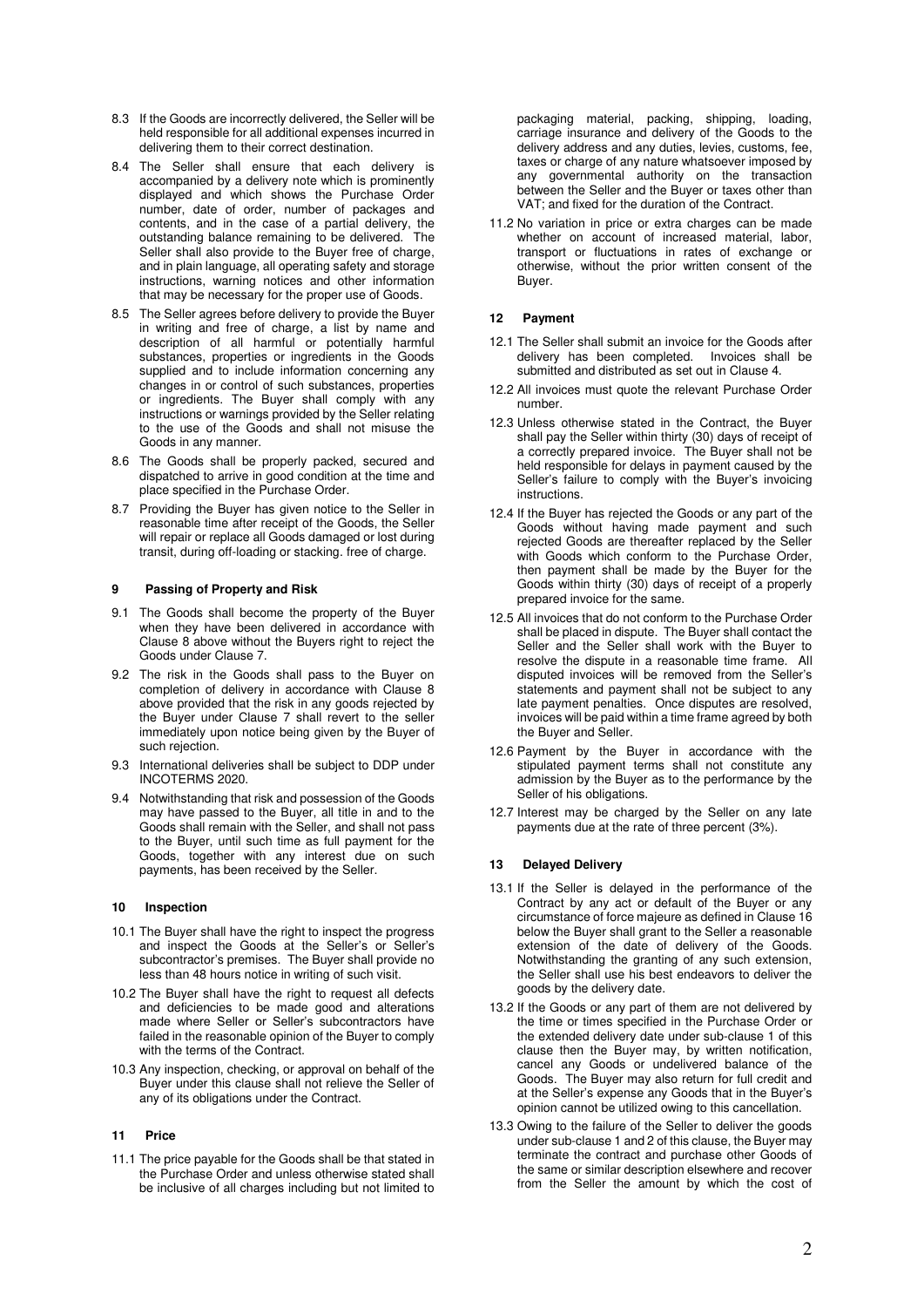purchasing such other Goods exceeds the Contract Price without prejudice to any other rights which the Buyer may have in respect of the Seller's breach of contract.

#### **14 Defects Liability**

- 14.1 The Seller shall without delay and without cost to the Buyer repair, or replace at the Buyers option any of the Goods which are or become defective within a period of 12 months from delivery, due to faulty workmanship, materials, or faulty design, if the Seller is responsible for the design, errors in instructions, labels or handbooks or any other breach by the Seller of his obligations under the Contract or at law whether express or implied.
- 14.2 Any goods so replaced shall be subject to the same obligations for a further defect liability period of 12 months from their re-delivery after repair or replacement.
- 14.3 If the Seller shall fail to repair or replace such defective Goods the Buyer shall have the right to have the work of repair or replacement undertaken elsewhere and to recover the costs of so doing from the Seller.
- 14.4 The Seller shall be further liable to the Buyer for all direct damages sustained by the Buyer arising out of the said defects in the Goods up to the limit of liability stated in the Purchase Order or if no such limit is stated the Contract Price.

### **15 Liability**

- 15.1 If either party fails to perform its obligations under the contract then that party shall be liable to the other for the damages arising directly and naturally in the ordinary course of events from the breach of contract concerned.
- 15.2 Nothing in these Conditions shall operate to limit or exclude any liability, right or remedy to a greater extent than is permissible under New Jersey Law, including without limitation in relation to (a) death or personal injury caused by the negligence of a party to the Contract or (b) fraudulent misrepresentation or deceit.

#### **16 Force Majeure**

- 16.1 Neither party shall be liable for failure to perform its obligations under the Contract if such failures result from circumstances which were not in the contemplation of the parties at the time of the Contract and which are beyond the reasonable control of the party in breach.
- 16.2 The Buyer reserves the right to defer the date of delivery or payment or to cancel the Contract or reduce the volume of Goods ordered if it is prevented from or delayed in the carrying on of its business through any circumstances beyond its reasonable control.
- 16.3 Any events which were unforeseeable, irresistible, insurmountable and independent of the will of the party concerned will declare the existence of force majeure and the effected party shall notify the other. The following shall be included but is not limited as causes beyond reasonable control:
- 16.3.1 Governmental actions, war or threat of war, national emergency, riot, civil disturbance, sabotage of requisition.
- 16.3.2 Act of God, fire, explosion, flood, epidemic or accident
- 16.3.3 import or export regulations or embargoes;
- 16.3.4 labour disputes not including the work-force of the Seller, industrial action
- 16.3.5 a power failure or breakdown of machinery.
- 16.4 If the event of force majeure continues for a period of less than 90 days then on the ending of the force majeure event the contractual obligations of the parties shall be reinstated with such reasonable modifications to take account of the force majeure event as may be agreed between the parties, or in default of agreement as may be determined by arbitration.
- 16.5 In the event of force majeure shall continue for a period of more than 90 days, then the Contract shall be considered as terminated by mutual consent and any payments made by the Buyer to the Seller shall be promptly refunded.

### **Intellectual Property Rights**

- 17.1 The Seller warrants that it owns the Goods and that neither the Goods nor the Buyers' use of them will infringe any patent registered design trademark copyright or other protected right, with the exception of Goods made to the Buyers' design or instruction.
- 17.2 The Seller shall indemnify the Buyer from:
- 17.2.1 all costs, claims proceedings or demands in respect of claims for infringement of patent, registered trademarks, copyright or design right by reason of the use or sale of Goods against all costs, losses, expenses, claims and damges incurred in any action for such infringement or for which Buyer may become liable in any action;
- 17.2.2 all claims made agains the Buyer arising out of the (negligent and/or wilful) acts and omissions of the Seller or it's Subcontractors;
- 17.2.3 all losses, costs, damages, claims and expenses caused to and made against the Buyer which would not have been caused or made had the Seller fulfilled its expressed or implied obligations under the Contract.
- 17.3 In the event the Buyer receives notice of any claim that the Goods infringe any such patent, copyright, trade mark or design right of any third party, with the exception of Goods made to the Buyers design or instruction, the Buyer shall have the right to terminate the Contract forthwith but such termination shall be without prejudice to any other right of action the Buyer may have.

### **18 Assignment and Subletting**

- 18.1 A Purchase Order or Contract shall not be assigned by the Seller nor sub-let as a whole. The Seller shall not assign any part of the Purchase Order or Contract without the Buyers written consent, which shall not be unreasonably withheld. The restrictions of this clause shall not apply for the subcontracting of materials or minor items or for any item for which the subcontractor is named in the Contract.
- 18.2 The Seller shall be responsible for all Goods supplied by subcontractors as if the Goods had been supplied by itself.